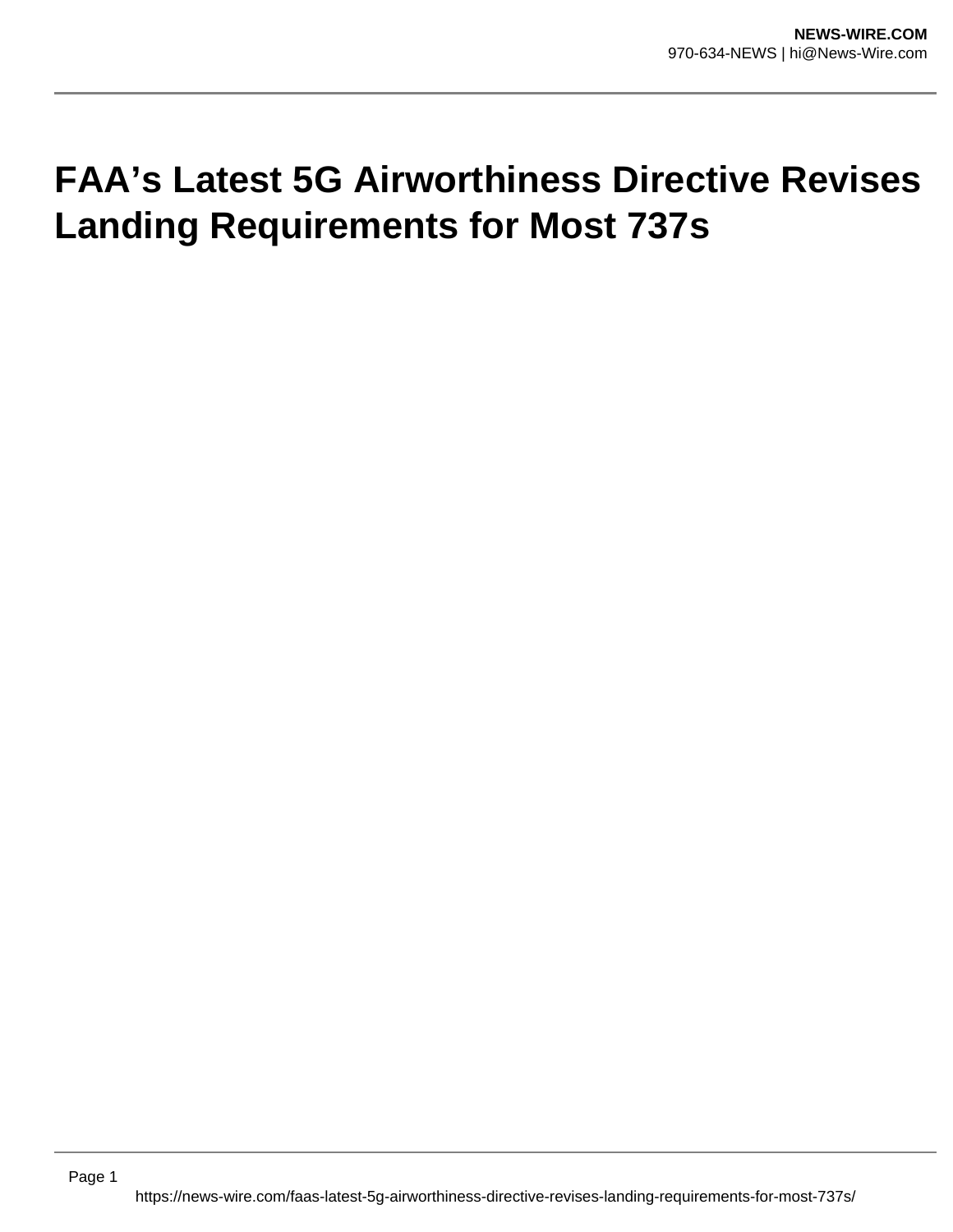

The FAA hasactually released a brand-new airworthiness regulation needing flight handbook modifications for thousands of U.S.-registered Boeing 737s, consistingof the 737-800 imagined here. (Boeing)

A brand-new airworthiness instruction (AD) released by the Federal Aviation Administration on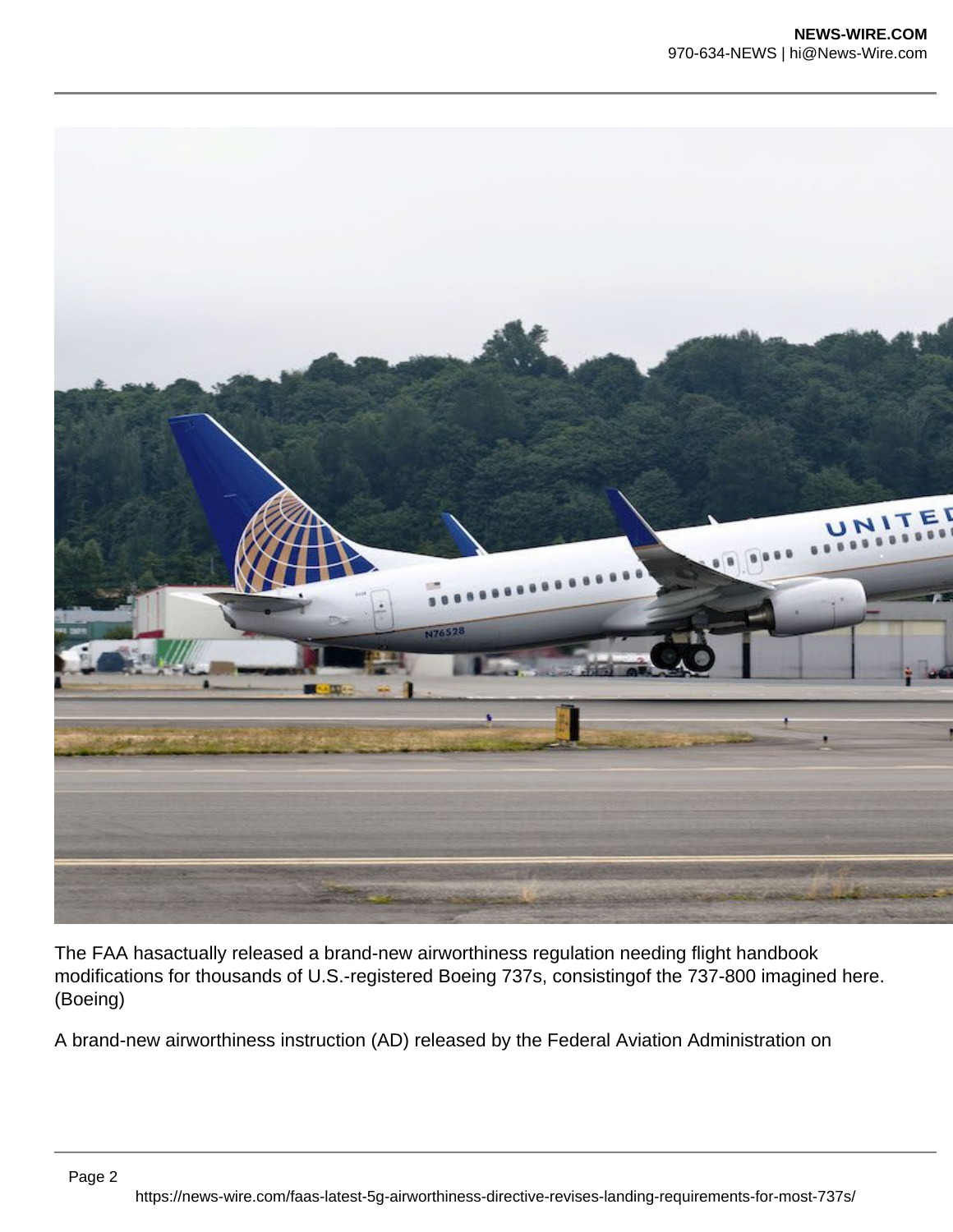Wednesday recognizes harmful disturbance from 5G C-Band wireless broadband operations that might avoid radio altimeters on most Boeing 737s from carryingout their meant function.

The mostcurrent 5G C-Band instruction needs operators of all 737s—except for Model 737-200 and - 200C series aircrafts gearedup with a particular flight control system— to modify their aircraft flight handbook (AFM) to integrate particular operating treatments for instrument landing system (ILS) approaches, speedbrake implementation, go-arounds, and missedouton approaches, when in the existence of 5G C-Band disturbance. FAA authorities provided the ADVERTISEMENT after getting brandnew information reported by Boeing over the last month, as the airplane producer hasactually been constantly examining and screening the effect of 5G C-band on its airplane and consequently providing updates to clients about their mostcurrent findings.

Based on information reported by Boeing, the firm figuredout that the -200 and -200C series equipped with the SP-77 flight control system are not vulnerable to 5G C-Band disturbance. The ADVERTISEMENT associates this exception to the SP-77's absence of autoland and flare modes, 2 of the primary functions affected by the disturbance on the other designs that will need an AFM modification under the brand-new instruction.

An approximated 2,442 U.S.-registered airplane are impacted by the ADVERTISEMENT and the AFM modification will expense 737 operators a integrated \$207,570, according to the instruction.

"The FAA identified abnormalities due to 5G C-Band disturbance might impact several other aircraft systems utilizing radio altimeter information, regardless of the technique type or weathercondition. These abnormalities might not be obvious upuntil extremely low elevations," FAA notes in the ADVERTISEMENT. "Impacted systems consistof, however are not minimal to, auto-pilot flight director system; autothrottle system; flight controls; flight instruments; traffic alert and accident avoidance system (TCAS); ground distance caution system (GPWS); and setup cautions."

Among the results on the systems recognized as those that rely on radio altimeter information, there is a possibility that the auto-pilot might detach throughout approaches that usage ILS or Ground Based Augmentation System (GBAS) treatments. Data reported to the FAA by Boeing likewise revealed that 737 design autothrottles "may slowdown to idle toosoon in the flare." Traffic Collision Avoidance System (TCAS) and radio altitude-based informs might likewise endedupbeing notavailable due to 5G C-Band disturbance.

The instruction is the mostcurrent provided by the ADVERTISEMENT targeting 737 designs, after publishing a regulation last month that modified landing requirements on 737 MAX airplane. Directives have likewise been provided relatingto landing requirements for the Boeing 747-8, 757, 767 and 777.

"The ADVERTISEMENT does not use to landings at airports where the FAA identified the airplane radio altimeters are safe and trustworthy in the 5G C-band environment," the FAA stated in a Feb. 23 declaration. "It likewise does not use to airports where 5G isn't released."